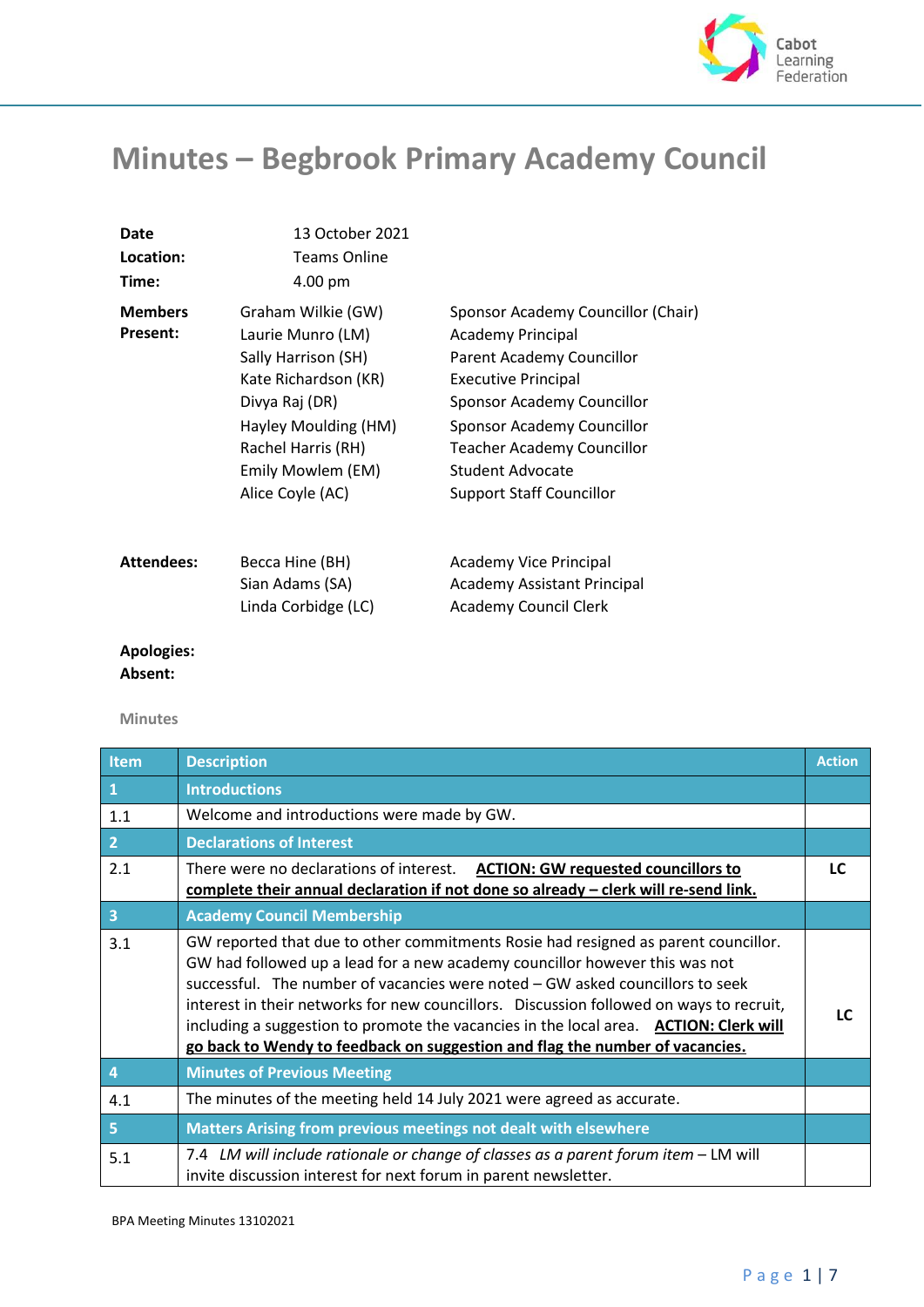

| <b>Item</b>    | <b>Description</b>                                                                                                                                                           | <b>Action</b> |
|----------------|------------------------------------------------------------------------------------------------------------------------------------------------------------------------------|---------------|
| 5.2            | 12.1 GW (Safeguarding Link) will discuss online safety/conduct with SA and what plans                                                                                        |               |
|                | are put in place to help - Following discussion with the Safeguarding Team, Luke                                                                                             |               |
|                | England, the academy online safety lead, will receive training then deliver to staff in                                                                                      |               |
|                | Term 3 ahead of Internet Safety Day. ACTION: GW will put on agenda for next                                                                                                  | <b>GW</b>     |
|                | Safeguarding/H&S meeting.                                                                                                                                                    |               |
| 5.3            | EYFS progress in Writing to be agenda item in Term 3 or $4$ – LM updated that SA and KR                                                                                      |               |
|                | had completed a learning walk in Early Years this week where they had seen evidence                                                                                          |               |
|                | of improvements in Writing and lots of positives from the first day. BH had completed<br>a learning walk yesterday and had been really impressed; there were still things to |               |
|                | develop however it was well organised, provision labelled and felt really purposeful. All                                                                                    |               |
|                | children were engaged, consistency was seen between the three classrooms and                                                                                                 |               |
|                | deliberate provision. Councillors requested updates on learning walks. ACTION: BH                                                                                            |               |
|                | and SA will do regular learning walks and update at each meeting.                                                                                                            | ΒH            |
|                | <b>Questions from Academy Council</b>                                                                                                                                        |               |
| 5.4            | Is there parent input into the plans for online safety/conduct?                                                                                                              |               |
| 5.4.1          | We will add a Safeguarding item into the newsletter. ACTION: BH to include item in                                                                                           | BH            |
|                | newsletter for parent input to online safety/conduct plans                                                                                                                   |               |
| 5.5            | Do you feel the children's starting point is different compared to the previous year?                                                                                        |               |
| 5.5.1          | In pre-school yes - some children are separating from families for the first time. This                                                                                      |               |
|                | year's Reception don't feel different to intakes in the past; language acquisition is good,                                                                                  |               |
|                | there are gaps but we know about them. Home visits were completed this year for the                                                                                          |               |
|                | first time at Begbrook; as a result, transition feels smooth and home visits have given                                                                                      |               |
|                | teachers in Reception a head start for the starting point.                                                                                                                   |               |
| 5.6            | It had been useful to talk through bright spots and trails at the strategy review                                                                                            |               |
|                | meeting in September - part of that were the trails for Reception children moving<br>into Year 1. How confident can we feel that those gaps are being bridged?               |               |
|                | Part of the ARV (Academy Review Visit) was looking at Phonics in Year 1. There are                                                                                           |               |
| 5.6.1          | gaps but teachers are able to articulate the plan for Phonics; all teachers in the six class                                                                                 |               |
|                | visits were strong in practice.  We are confident the children will receive what they                                                                                        |               |
|                | need.                                                                                                                                                                        |               |
| 5.7            | Do you feel with the new intake that there is capacity to pick up SEND early?                                                                                                |               |
| 5.7.1          | Last year it was impossible due to Covid disruption; moving forward this year - yes - it                                                                                     |               |
|                | is about communication and language is the main area of focus this year.<br>The cohort                                                                                       |               |
|                | is different this year as some learners with higher needs have moved on as they had                                                                                          |               |
|                | needs way above what was normal in a mainstream school. We are trying to identify                                                                                            |               |
|                | needs early and already know from home visits and nurseries that there is quite a lot of                                                                                     |               |
|                | need within Reception cohort again; we have adults in place to try and support that.                                                                                         |               |
| 5.8            | Have you still got the Education Psychologist as before?                                                                                                                     |               |
| 5.8.1          | We have been allocated 5 days this year – we also have a teacher who is training to be<br>an Ed Psych this year who will hopefully return to Begbrook.                       |               |
| 5.9            | Does the high number of SEND pupils put pressure on teachers and have they got the                                                                                           |               |
|                | right resource?                                                                                                                                                              |               |
| 5.9.1          | We always look at the curriculum in two groups; LEDs (learners experiencing                                                                                                  |               |
|                | disadvantage) and SEND children are at the forefront of our planning.  SEND children                                                                                         |               |
|                | often have different and additional needs - depending on what they are we adapt.                                                                                             |               |
| $6\phantom{1}$ | <b>Council Visit Reports and Plan</b>                                                                                                                                        |               |
| 6.1            | SA updated on the visit plan:                                                                                                                                                |               |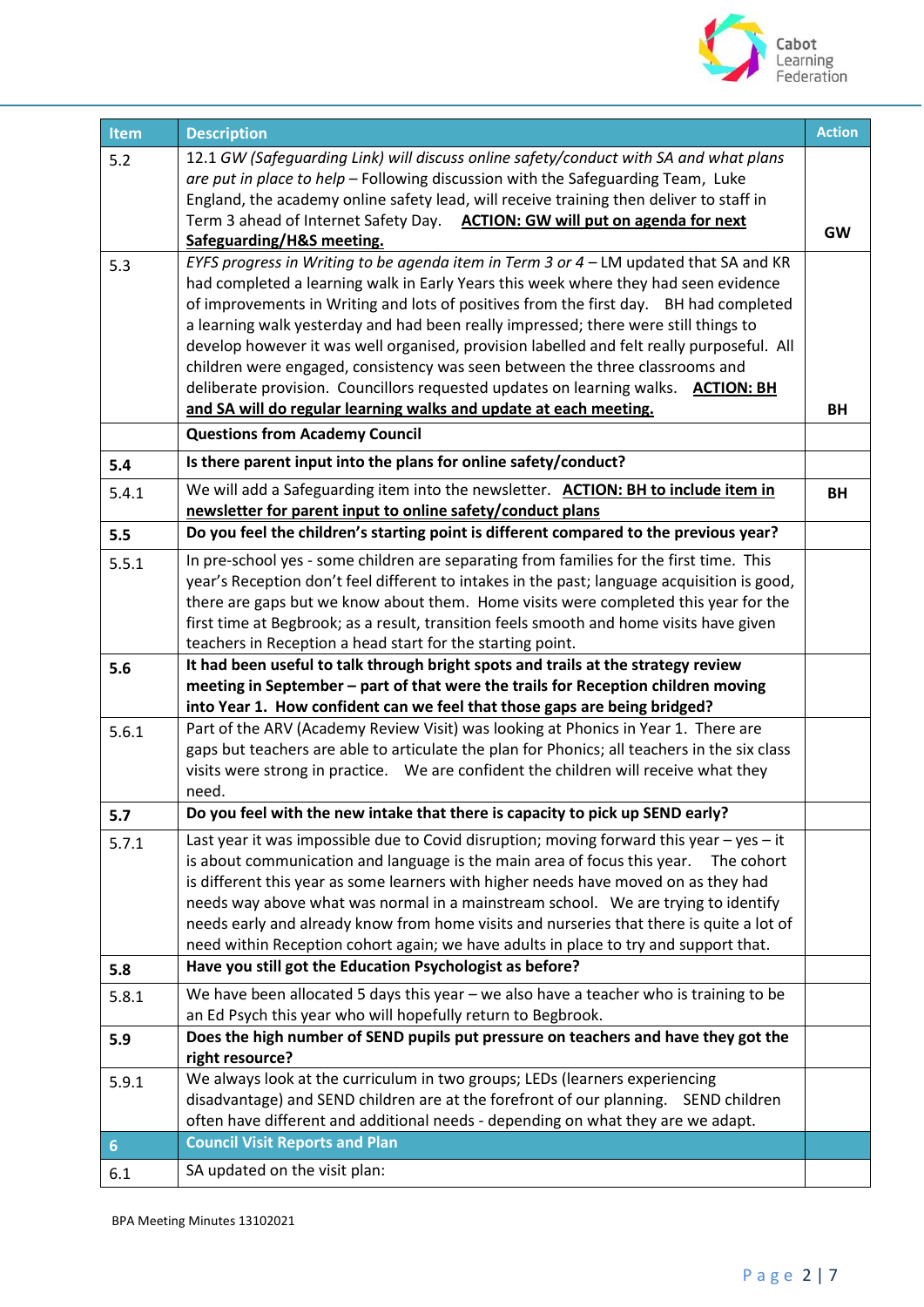

| <b>Item</b>    | <b>Description</b>                                                                                                                                                                                                                                                                                                                                                                                                                                                                                                                                                                                                                                                                                           | <b>Action</b> |
|----------------|--------------------------------------------------------------------------------------------------------------------------------------------------------------------------------------------------------------------------------------------------------------------------------------------------------------------------------------------------------------------------------------------------------------------------------------------------------------------------------------------------------------------------------------------------------------------------------------------------------------------------------------------------------------------------------------------------------------|---------------|
|                | Areas of councillor responsibility are: HM - EYFS and EDI; SH - SEND and Mental<br>$\bullet$<br>Health & Wellbeing; GW - Safeguarding, Health & Safety, Pupil Premium,<br>Attendance and Behaviour; DR - Curriculum.<br>Link meeting for councillors to meet subject leaders early in Term 2 - SA will<br>$\bullet$<br>circulate dates.<br>An immersion day in Term 3;<br>٠<br>Link meeting in Term 5.<br>GW also has termly Safeguarding & Health & Safety and Pupil Premium meetings.<br>GW commented that he felt more confident about the organisation around link visits<br>and was looking forward to councillors getting back into school again.<br><b>Pupil Voice / Student Advocate</b>             |               |
| $\overline{7}$ |                                                                                                                                                                                                                                                                                                                                                                                                                                                                                                                                                                                                                                                                                                              |               |
| 7.1            | EM said that it was good to have a pupil council in a room together again and explained<br>how the council will work this year with a pre-set agenda, and the pupil representative<br>leading on a Friday in their classrooms, then notes shared in Monday assembly. EM<br>gave an example of feedback which had been acted upon and fed back for children to<br>see the impact of their meetings. EM invited councillors to meetings at 2.45 pm on a<br>Thursday and invited agenda items if councillors want to contribute. There is a<br>standing item on the SLT agenda to talk about pupil voice each week.                                                                                             |               |
|                | <b>Questions from Academy Council</b>                                                                                                                                                                                                                                                                                                                                                                                                                                                                                                                                                                                                                                                                        |               |
| 7.2            | What is on future agendas?                                                                                                                                                                                                                                                                                                                                                                                                                                                                                                                                                                                                                                                                                   |               |
| 7.2.1          | After-school extra-curricular clubs; Children in Need - working with Eco Schools Lead so<br>having a school mission on pursuing our Eco Award and also Arts for pursuit of<br>Artsmark.                                                                                                                                                                                                                                                                                                                                                                                                                                                                                                                      |               |
| 7.3            | Will there be input from the children for anti-bullying week?                                                                                                                                                                                                                                                                                                                                                                                                                                                                                                                                                                                                                                                |               |
| 7.3.1          | There is an agenda item for pupil voice meetings two weeks prior to anti-bullying week.                                                                                                                                                                                                                                                                                                                                                                                                                                                                                                                                                                                                                      |               |
| 7.4            | Is there input to the Bullying Policy through pupil voice - are you able to discuss with<br>pupils how they are feeling and if they feel safe etc?                                                                                                                                                                                                                                                                                                                                                                                                                                                                                                                                                           |               |
| 7.4.1          | The policy was reviewed and edited following input from the previous pupil council.<br>SLT today reviewed how best to capture pupil worries in a way which is age<br>appropriate; currently KS2 and KS1 have weekly circle times.                                                                                                                                                                                                                                                                                                                                                                                                                                                                            |               |
| 7.5            | Will you be doing a pupil survey in addition to pupil council?                                                                                                                                                                                                                                                                                                                                                                                                                                                                                                                                                                                                                                               |               |
| 7.5.1          | We need both pupil council and a pupil survey with different questions - this is difficult<br>to do with the whole school but could be a representative sample.                                                                                                                                                                                                                                                                                                                                                                                                                                                                                                                                              |               |
| 8              | <b>Staffing and Wellbeing</b>                                                                                                                                                                                                                                                                                                                                                                                                                                                                                                                                                                                                                                                                                |               |
|                | <b>Questions from Academy Council</b>                                                                                                                                                                                                                                                                                                                                                                                                                                                                                                                                                                                                                                                                        |               |
| 8.1            | There are a lot of new starters - how are they settling in and what support do they<br>have?                                                                                                                                                                                                                                                                                                                                                                                                                                                                                                                                                                                                                 |               |
| 8.1.1          | We have 7 new teachers which is potentially challenging. New teachers attended a<br>'Begbrook Boot Camp' in the Summer holidays which supports new staff with Begbrook<br>ways. The new teachers are good as a group. This year we are implementing a<br>coaching model to support; each have mentors with year group leads supporting. This<br>is part of the more rigorous new programme and range of support in place this year for<br>ECTs (Early Career Teachers) for the first two years.  We are continuing with 1:1s with<br>SLT to support and coach them. GW commented that it was important to follow the<br>new teaching cohort across the year to see if the new coaching approach is having an |               |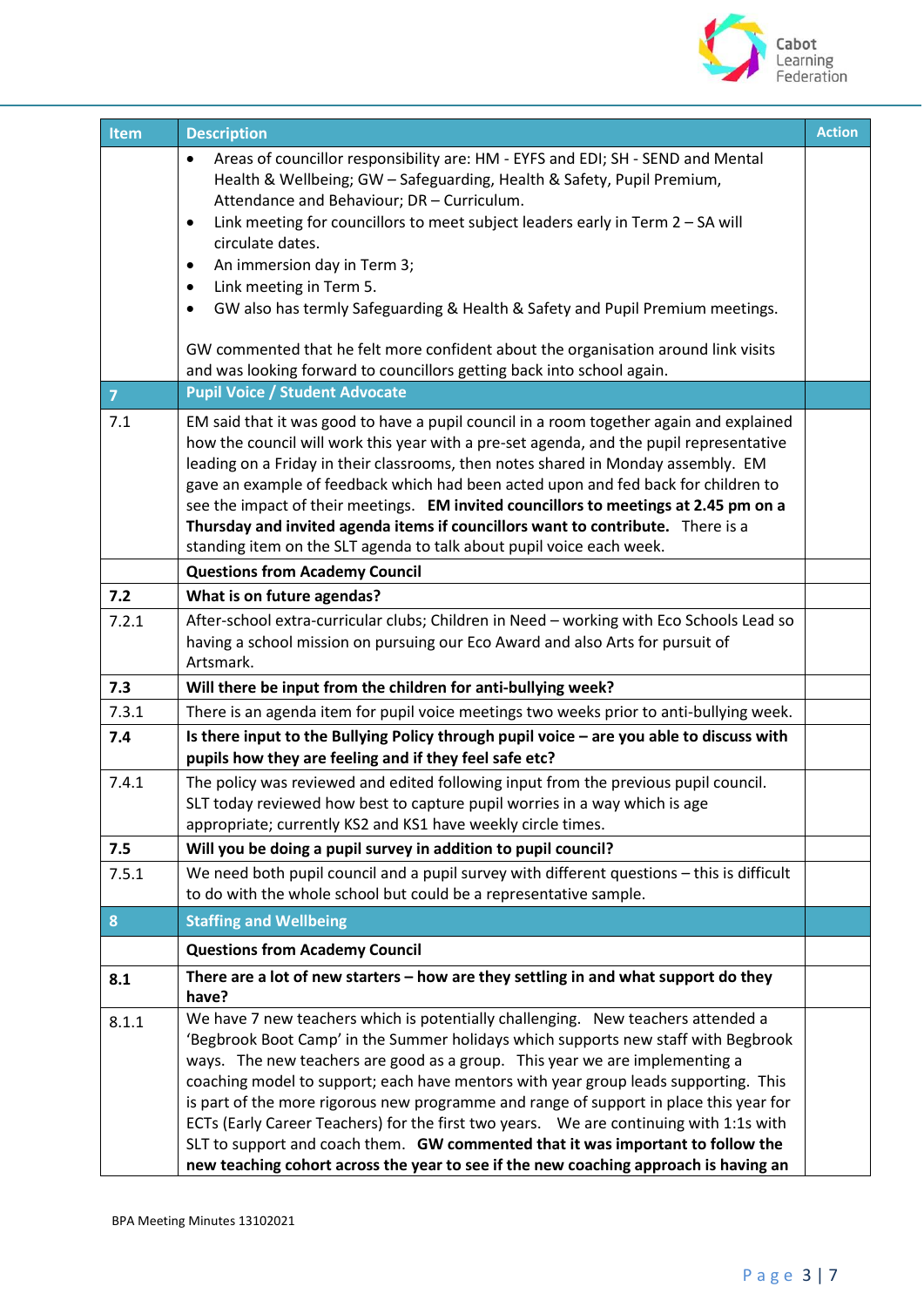

| <b>Item</b>    | <b>Description</b>                                                                                                                                                                                                                                                                                                                                                            | <b>Action</b> |
|----------------|-------------------------------------------------------------------------------------------------------------------------------------------------------------------------------------------------------------------------------------------------------------------------------------------------------------------------------------------------------------------------------|---------------|
|                | impact.                                                                                                                                                                                                                                                                                                                                                                       |               |
|                | <b>Questions from Academy Council</b>                                                                                                                                                                                                                                                                                                                                         |               |
| 8.2            | Are there any staff groups hard to engage with staff wellbeing?                                                                                                                                                                                                                                                                                                               |               |
| 8.2.1          | Yes, SMSAs - all are invited and included in staff email.                                                                                                                                                                                                                                                                                                                     |               |
| 8.3            | Feedback from some TAs is that they would like a regular 1:1 meeting as they feel<br>quite isolated and it is not always clear who they should talk to.                                                                                                                                                                                                                       |               |
| 8.3.1          | Supervision is happening tomorrow and Tuesday - TAs are always considered; some<br>TAs are coming along to supervision tomorrow.                                                                                                                                                                                                                                              |               |
| 8.4            | Could TAs have a meeting every 2 weeks in the morning?                                                                                                                                                                                                                                                                                                                        |               |
| 8.4.1          | This may be possible but would have to be outside of their working time. ACTION: LM<br>will survey the group to seek a time that is suitable.                                                                                                                                                                                                                                 | LM            |
|                | <b>Academy Council Report</b>                                                                                                                                                                                                                                                                                                                                                 |               |
| $\overline{9}$ | <b>Quality of Education</b>                                                                                                                                                                                                                                                                                                                                                   |               |
| 9.1            | LM briefed on highlights from the Academy Report:                                                                                                                                                                                                                                                                                                                             |               |
|                | <b>Academy Review Visit (ARV)</b>                                                                                                                                                                                                                                                                                                                                             |               |
|                | Progress was seen between the two ARVs. GW commented that he had attended the<br>feedback session for both visits and was pleased to hear that DN (Dan Nicholls) had said<br>children get a good deal at Begbrook - as a council it was heartening to hear that.                                                                                                              |               |
| 9.2            | <b>Curriculum Developments</b>                                                                                                                                                                                                                                                                                                                                                |               |
|                | Music and designers are being implemented this school year;<br>$\bullet$<br>The lens of disadvantage is being applied to curriculum delivery; weekly year group<br>meetings look at how the curriculum is being adapted, working through barriers to<br>ensure children access the curriculum. LM gave examples which included<br>background knowledge given to LED children. |               |
|                | <b>Questions from Academy Council</b>                                                                                                                                                                                                                                                                                                                                         |               |
| 9.3            | Have you had any pupils who may have had those experiences that are getting bored<br>or not engaging as much?                                                                                                                                                                                                                                                                 |               |
| 9.3.1          | We say 'crucial for some, harmful to none'. LM gave an example of a knowledge<br>organiser where the depth of content addresses those who do not need the extra<br>support.                                                                                                                                                                                                   |               |
| 9.4            | Are the children set in groups?                                                                                                                                                                                                                                                                                                                                               |               |
| 9.4.1          | Intervention groups, no streaming.                                                                                                                                                                                                                                                                                                                                            |               |
| 9.5            | Do children have the opportunity to go as deep as they like? I have received<br>comments from several parents that their children, who used to love maths, are<br>finding it boring.                                                                                                                                                                                          |               |
| 9.5.1          | The last two years are not a good judge of maths teaching and some areas of reasoning<br>are having to be repeated. ACTION: We will visit the classrooms to check with the<br>children and work with parents to explain how maths is taught. KR will pick up as<br>part of ARV.                                                                                               | LM/KR         |
| 10             | <b>Achievements and Standards</b>                                                                                                                                                                                                                                                                                                                                             |               |
| 10.1           | <b>Outcomes</b>                                                                                                                                                                                                                                                                                                                                                               |               |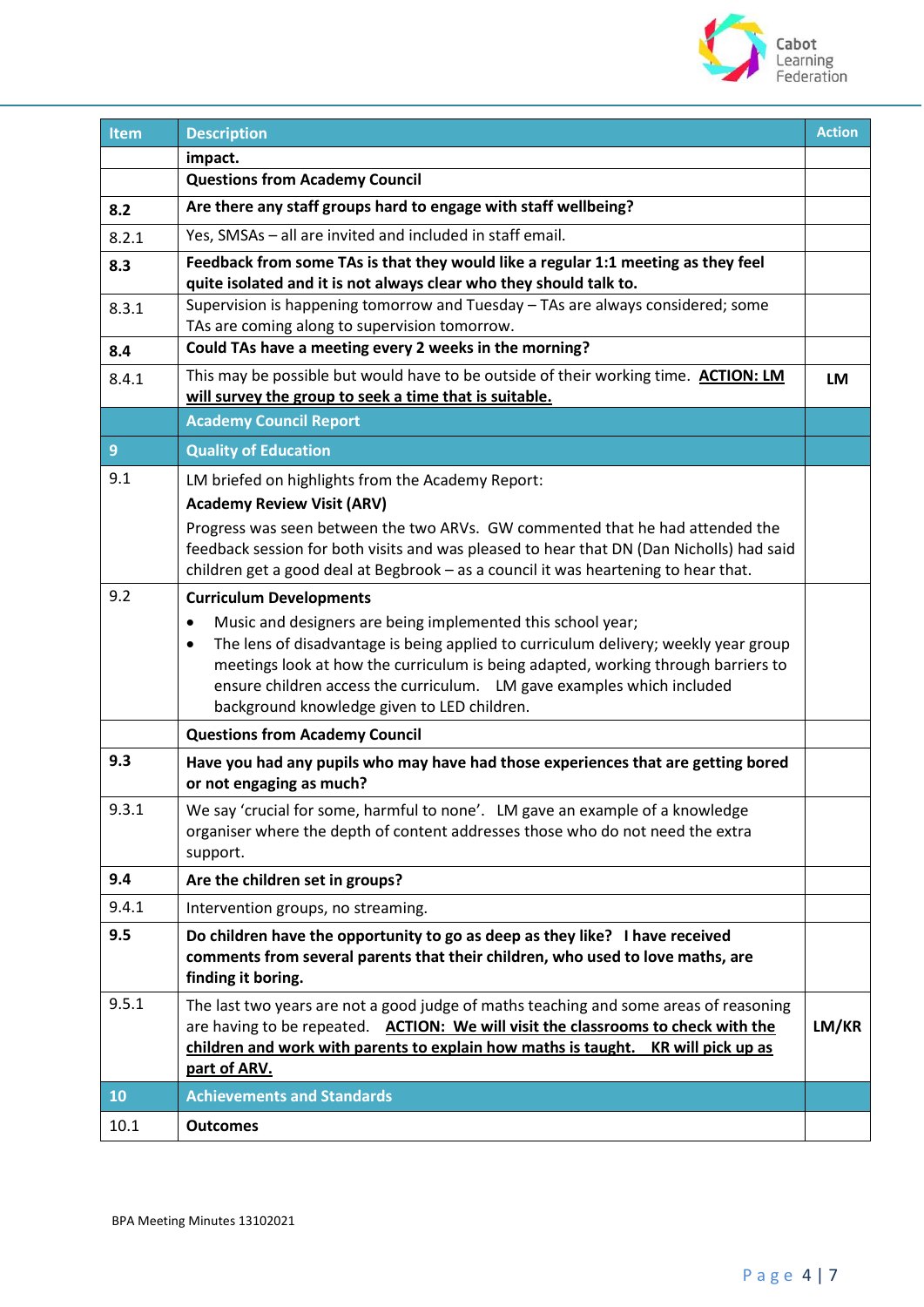

| Item   | <b>Description</b>                                                                                                                                                                                                                                                                                                                                                                                                                               | <b>Action</b> |
|--------|--------------------------------------------------------------------------------------------------------------------------------------------------------------------------------------------------------------------------------------------------------------------------------------------------------------------------------------------------------------------------------------------------------------------------------------------------|---------------|
|        | LM explained that 2021-22 targets are yet to be approved by the Board. It will be the<br>attainment and progress of LEDs (Learners Experiencing Disadvantage) that will be the<br>measure of our success.                                                                                                                                                                                                                                        |               |
| 10.2   | <b>Attendance</b>                                                                                                                                                                                                                                                                                                                                                                                                                                |               |
|        | LM reported that children are currently catching a lot of bugs. LM explained new<br>recording of attendance this year regarding Covid. Attendance is lower than the<br>previous year, but relatively high comparatively. KR commented that she was<br>confident that secure systems and processes are in place at Begbrook. Attendance is a<br>bleak picture nationally; Begbrook are slightly above national, however we are not<br>complacent. |               |
| 10.3   | <b>Exclusions</b>                                                                                                                                                                                                                                                                                                                                                                                                                                |               |
|        | LM explained that the one Fixed Term exclusion this term related to one incident - the<br>child is being supported back into school; there has been more success for that child<br>since return.                                                                                                                                                                                                                                                 |               |
| 10.4   | <b>Pupil Premium Strategy</b>                                                                                                                                                                                                                                                                                                                                                                                                                    |               |
|        | LM had shared the report using the new document template which now shows the<br>approach of supporting those in receipt of the grant as holistically as possible. Spend is<br>way above the grant received to support those children.                                                                                                                                                                                                            |               |
| 10.5   | <b>SEND</b>                                                                                                                                                                                                                                                                                                                                                                                                                                      |               |
|        | The report will be presented in Term 2 as we are awaiting the result of the top up panel<br>for a number of children. ACTION: SEND Report to be shared at next meeting.                                                                                                                                                                                                                                                                          | <b>LM</b>     |
|        | <b>Academy Council Questions</b>                                                                                                                                                                                                                                                                                                                                                                                                                 |               |
| 10.6   | What is the gap in attendance this year for LED children?                                                                                                                                                                                                                                                                                                                                                                                        |               |
| 10.6.1 | It is lower this year - between 1.5 to 2%. The target is to be less than 1%.                                                                                                                                                                                                                                                                                                                                                                     |               |
| 10.7   | It would be good to follow actions through the year at the ARVs and ARMs -<br>particularly actions around subject leaders being experts.                                                                                                                                                                                                                                                                                                         |               |
| 10.7.1 | It is really useful for staff to talk to external people and have challenge around their<br>understanding especially in areas not Maths and English.<br>Colleagues and middle<br>leaders will be supported through the year at INSETs.                                                                                                                                                                                                           |               |
| 10.8   | Is there anything within the Inspection Framework about what a subject should be<br>like?                                                                                                                                                                                                                                                                                                                                                        |               |
| 10.8.1 | It is generic - Ofsted are doing subject specific inspections and can see commonalities.<br>The CLF curriculum exceeds expectations of the national curriculum. KR shared link to<br>Ofsted Framework https://www.gov.uk/government/publications/school-inspection-<br>handbook-eif/school-inspection-handbook (para 194 onwards) for councillor<br>information.                                                                                 |               |
| 10.9   | What is the comparable year on year data for exclusions? It would be good to have<br>this data going forward.                                                                                                                                                                                                                                                                                                                                    |               |
| 10.9.1 | Last school year we had two; we genuinely use as a last resort. <b>ACTION: SA will include</b><br>comparable data in termly safeguarding meetings with GW.                                                                                                                                                                                                                                                                                       | <b>SA</b>     |
| 10.10  | The Pupil Premium Strategy looks a really comprehensive well thought out strategy.<br>We have 70% children PP - do we feel confident we have identified all eligible<br>children, especially the younger children? Do we pursue it enough?                                                                                                                                                                                                       |               |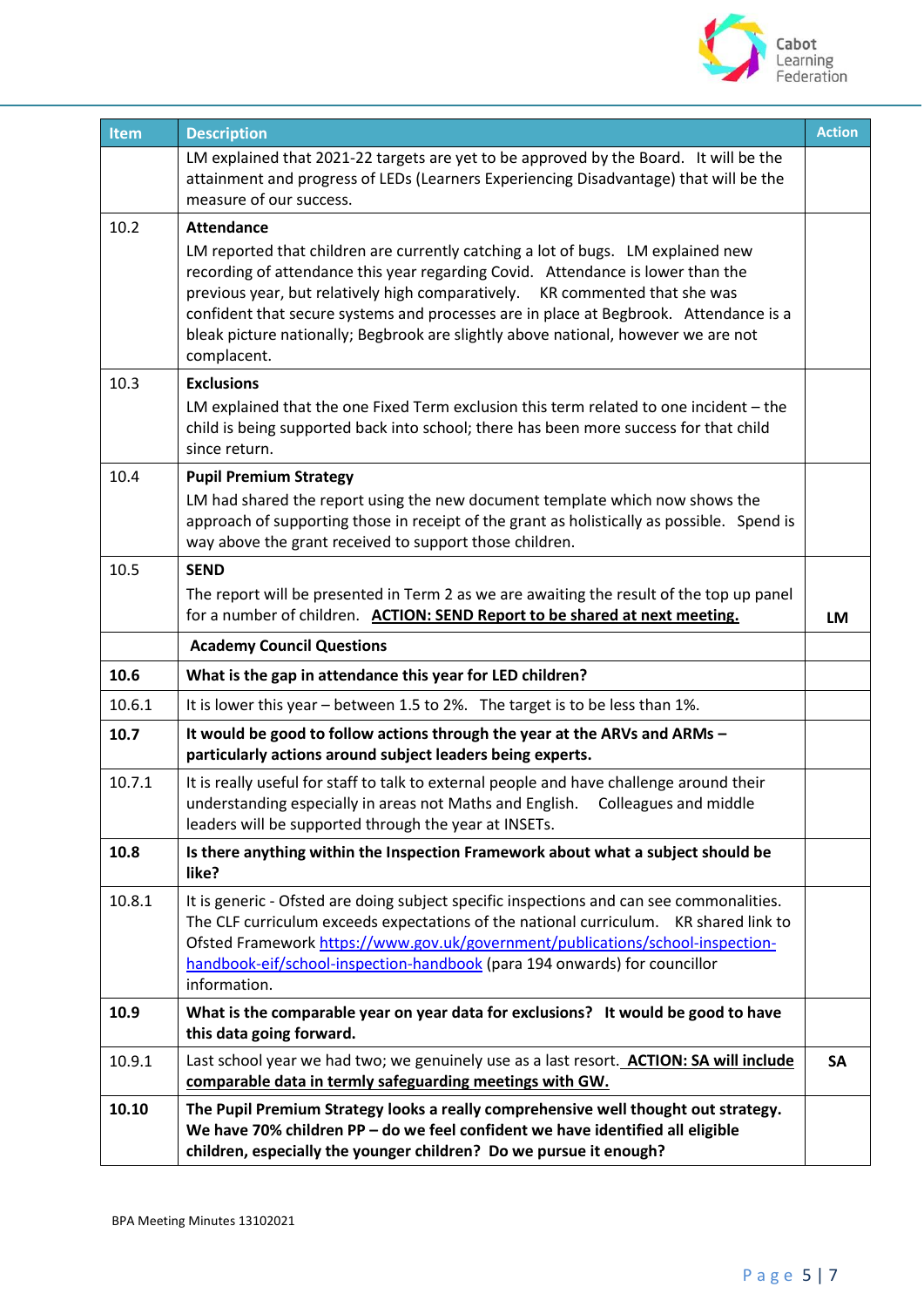

| Item    | <b>Description</b>                                                                                                                                                                                                                                                                                                                                                                                                                                                                                                              | <b>Action</b> |
|---------|---------------------------------------------------------------------------------------------------------------------------------------------------------------------------------------------------------------------------------------------------------------------------------------------------------------------------------------------------------------------------------------------------------------------------------------------------------------------------------------------------------------------------------|---------------|
| 10.10.1 | We give families the opportunity for us to check for them $-$ only 3 out of those came<br>back. We are looking to make the check part of our induction next year although there<br>is some challenge around GDPR issues and if some sign up they become ineligible for<br>other grants. Despite issuing several letters throughout the year we are aware there<br>are others who must be eligible although the demographic area is changing - Year 6 is<br>now 22/23% (previously 50%), lower down the school it is now 12/14%. |               |
| 10.11   | Have we got an idea of how target setting might look for those children and how to<br>track through this year?                                                                                                                                                                                                                                                                                                                                                                                                                  |               |
| 10.11.1 | The strategy is to raise academic achievement over time. If the strategy is working then<br>children experiencing disadvantage should do better. Some strategies are not<br>academic; we will have soft data around some pupils. GW commented that it feels as if<br>it is a whole staff strategy.                                                                                                                                                                                                                              |               |
| 10.12   | Is there anything more we can do before the cut-off for the Census?                                                                                                                                                                                                                                                                                                                                                                                                                                                             |               |
| 10.12.1 | Nothing more regarding the Census however we want to reassure you that discussion<br>meetings include all students that are experiencing disadvantage not just those in<br>receipt of the Pupil Premium Grant.                                                                                                                                                                                                                                                                                                                  |               |
| 11      | <b>Safeguarding</b>                                                                                                                                                                                                                                                                                                                                                                                                                                                                                                             |               |
|         | <b>Questions from Academy Council</b>                                                                                                                                                                                                                                                                                                                                                                                                                                                                                           |               |
| 11.1    | It would be helpful to know more about SA's work in recording CPOMS - is there now<br>improved recording and use of the system?                                                                                                                                                                                                                                                                                                                                                                                                 |               |
| 11.1.1  | An INSET day refresh at the beginning of this term gave us the opportunity to set high<br>expectations which has resulted in us having an increased number of incidents<br>recorded. It is positive to see more staff now making the recording element part of<br>their duties rather than passing on verbally. It is important to ensure that everything is<br>recorded as evidence for top-up etc.                                                                                                                            |               |
| 11.2    | There are two incidences of bullying in a term?                                                                                                                                                                                                                                                                                                                                                                                                                                                                                 |               |
| 11.2.1  | One of them was incorrectly tagged as a racial incident but has been addressed; I will<br>be doing more work to clarify correct recording to staff as this is an official record. HM<br>offered to support with this. ACTION: a question on bullying should be included in<br>the survey.                                                                                                                                                                                                                                       | <b>SA</b>     |
| 11.3    | LM reported that following feedback last year from both parents and staff, the first<br>parents and carers evening will take place online in the last week of this term and will<br>be offered again in the same format at the end of the year.                                                                                                                                                                                                                                                                                 |               |
| 12      | <b>Finance</b>                                                                                                                                                                                                                                                                                                                                                                                                                                                                                                                  |               |
|         | End of year Management Accounts had been shared.<br>LM reported that the academy had ended the year with a deficit. The main reason was<br>due to funding an individual child's place in alternative provision; it was thought that<br>Bristol City Council were funding however this has not been the case - the academy are<br>still pursuing.                                                                                                                                                                                |               |
| 13      | <b>Health and Safety</b>                                                                                                                                                                                                                                                                                                                                                                                                                                                                                                        |               |
|         | LM updated that more adults are being trained in first aid. There was an updated Covid<br>Risk Assessment. Toilets are being renovated, new lighting had been postponed.                                                                                                                                                                                                                                                                                                                                                        |               |